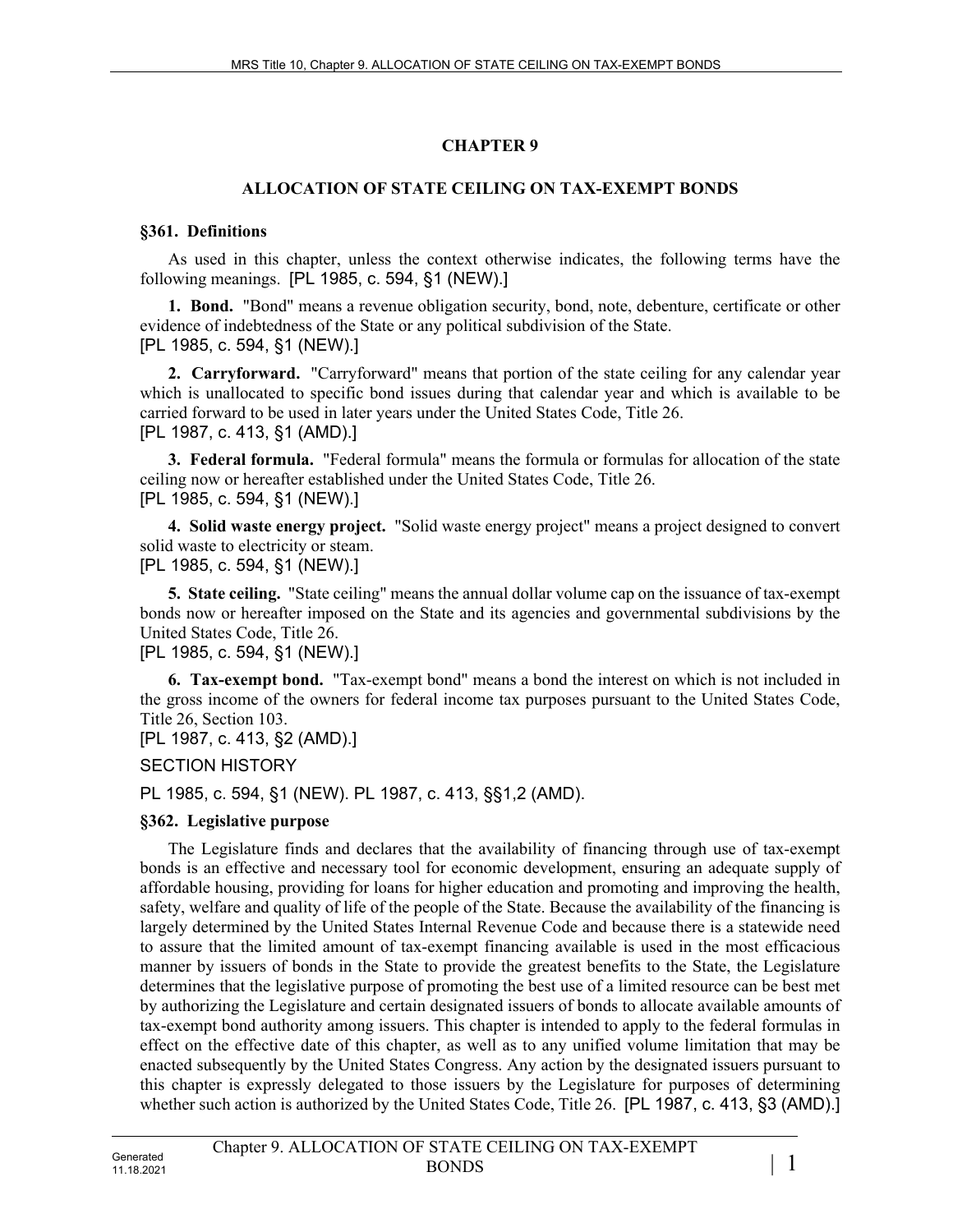#### SECTION HISTORY

PL 1985, c. 594, §1 (NEW). PL 1987, c. 413, §3 (AMD).

#### **§363. Allocation of the state ceiling**

### **1. Formula and procedure.**

### [PL 1987, c. 413, §4 (RP).]

**1-A. Procedure.** For each calendar year, the Legislature may establish a procedure for allocation of the entire amount of the state ceiling by allocating an amount of the state ceiling to the specific issuers designated in this section for further allocation by each specific issuer to itself or to other issuers for specific bond issues requiring an allocation of the state ceiling or for carryforward. This procedure supersedes the federal formula to the full extent that the United States Code, Title 26, authorizes the Legislature to vary the federal formula. Allocations may be reviewed by the Legislature periodically and unused allocations may be reallocated to other issuers; however, notwithstanding the existence of legislation allocating or reallocating all or any portion of the state ceiling, at any time during the period from September 1st to and including December 31st of any calendar year, and at any other time that the Legislature is not in session, a group consisting of a representative of each of the issuers specifically identified in subsections 4, 5, 6, 7, 8 and 8-A; and a representative of the Governor designated each year by the Governor may, by written agreement executed by no fewer than 5 of the 6 voting representatives, allocate amounts not previously allocated and reallocate unused allocations from one of the specific issuers designated in this section to another specific issuer for further allocation or carryforward, with respect to the state ceiling for that calendar year only. In no event may any issuer have more than one vote. If an issuer is allocated a portion of the state ceiling in more than one category, the written agreement must be executed by no fewer than 4 of the 6 voting representatives. Except for records containing specific and identifiable personal information acquired from applicants for or recipients of financial assistance, the records of the group of representatives described in this subsection are public records and the meetings of the group of representatives described in this subsection are public proceedings within the meaning of Title 1, chapter 13, subchapter 1. [PL 2005, c. 425, §22 (AMD).]

#### **2. Allocations by the Governor and the Legislature.**

#### [PL 1987, c. 413, §4 (RP).]

**2-A. Recommendation of Governor and issuers.** At any time action of the Legislature under subsection 1-A is necessary or desirable, the Governor shall recommend to the appropriate committee of the Legislature a proposed allocation or reallocation of all or part of the state ceiling. To assist the Governor in making a recommendation of proposed allocations of the state ceiling on private activity bonds, the group of 7 representatives described in subsection 1-A shall make a recommendation regarding allocation or reallocation of the state ceiling. In order to assist the group in making its recommendation and to assist the Governor and the Legislature, the Department of Administrative and Financial Services shall prepare an annual analysis of the State's economic outlook, prevailing interest rate forecasts related to tax-exempt financing by the issuers specifically identified in subsections 4 to 8, the availability to those issuers of alternative financing from sources that do not require an allocation of the state ceiling and the relationship of these factors and various public policy considerations to the allocation or reallocation of the state ceiling. In recommending any allocation or reallocation of the state ceiling to the Legislature, the Governor shall consider the requests and recommendations of those issuers of bonds within the State designated in this section, the recommendations of the group of representatives described in subsection 1-A and the annual analysis of the Department of Administrative and Financial Services.

[PL 2021, c. 293, Pt. A, §15 (RPR).]

## **3. Emergency allocation.**

11.18.2021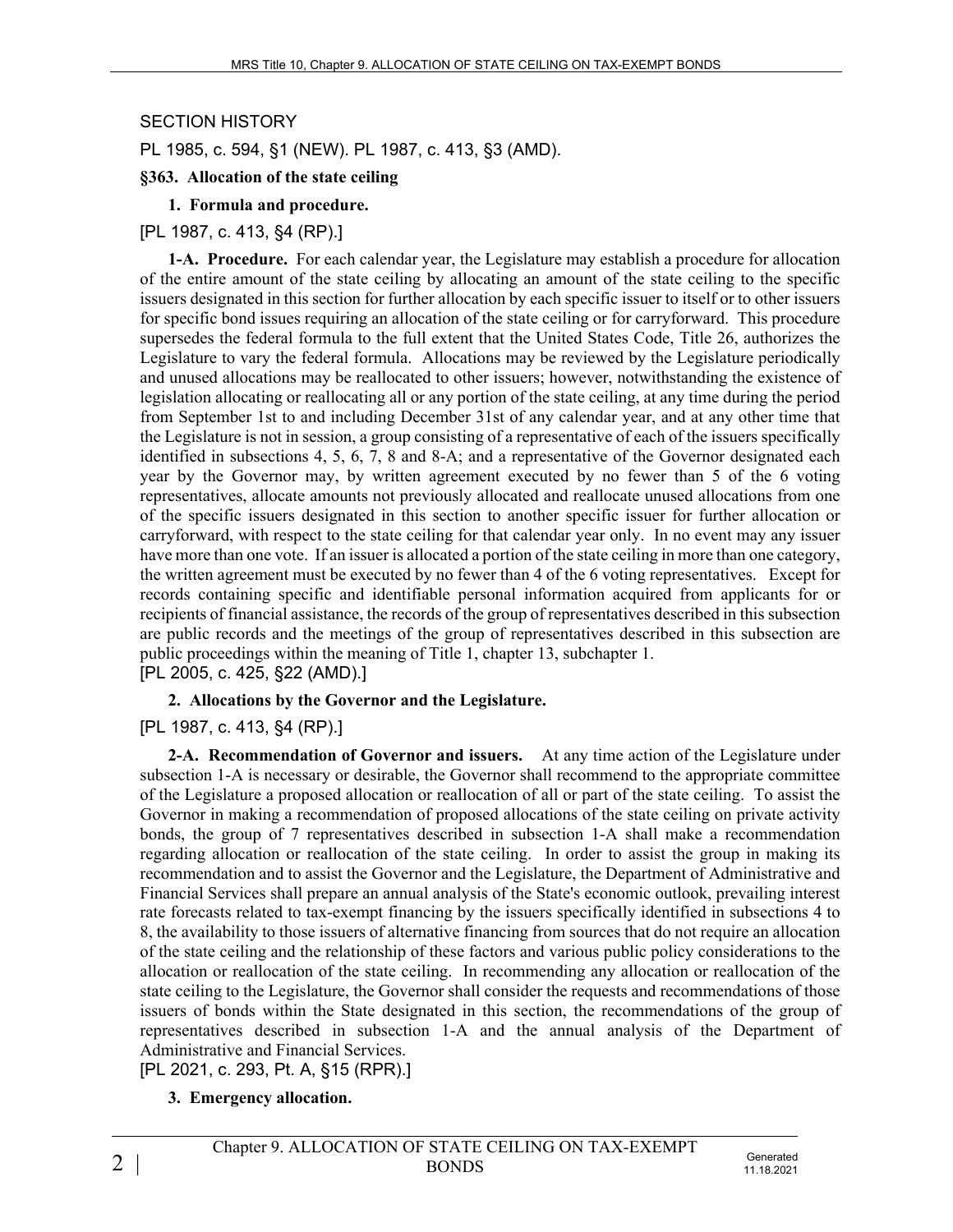[PL 1987, c. 769, Pt. A, §41 (RP).]

**4. Allocation to Maine State Housing Authority.** That portion of the state ceiling allocated under this section to the category of bonds for housing or housing-related purposes must be allocated to the Maine State Housing Authority, which may further allocate that portion of the state ceiling to bonds for housing-related projects that require an allocation in order to qualify as tax-exempt bonds. Any further allocation or reallocation of any portion of the state ceiling from the Maine State Housing Authority to another specific issuer designated in this section must be done in accordance with the requirements in subsection 1‑A.

[PL 1999, c. 728, §3 (AMD).]

**5. Allocation to the Treasurer of State.** That portion of the state ceiling allocated under this section to the category of general obligation bonds of the State must be allocated to the Treasurer of State, who may further allocate that portion of the state ceiling to bonds of the State requiring an allocation in order to qualify as tax-exempt bonds. Any further allocation or reallocation of any portion of the state ceiling from the Treasurer of State to another specific issuer designated in this section must be done in accordance with the requirements in subsection 1‑A.

[PL 1999, c. 728, §3 (AMD).]

**6. Allocation to the Finance Authority of Maine.** That portion of the state ceiling allocated to the category of bonds that are limited obligations of the issuer payable solely from the revenues of the projects financed with the proceeds of the bonds, other than for housing-related projects or issues included in an issue of the Maine Municipal Bond Bank, as well as that portion of the state ceiling allocated to bonds authorized to be issued by the Finance Authority of Maine pursuant to Title 20‑A, chapter 417‑B, must be allocated to the Finance Authority of Maine, which may further allocate that portion of the state ceiling to bonds requiring an allocation in order to qualify as tax-exempt bonds. Any further allocation or reallocation of any portion of the state ceiling from the Finance Authority of Maine to another specific issuer designated in this section must be done in accordance with the requirements in subsection 1‑A.

#### [PL 1999, c. 728, §4 (AMD).]

**7. Allocation to the Maine Municipal Bond Bank.** That portion of the state ceiling allocated to the category of bonds that are general obligations of issuers within the State, other than the State; that are included in bond issues of the Maine Municipal Bond Bank; that are included in bond issues of the Maine Public Utility Financing Bank; or that are qualified redevelopment bonds as defined in the United States Code, Title 26, must be allocated to the Maine Municipal Bond Bank, which may further allocate that portion of the state ceiling to bonds requiring an allocation in order to qualify as taxexempt bonds. Any further allocation or reallocation of any portion of the state ceiling from the Maine Municipal Bond Bank to another specific issuer designated in this section must be done in accordance with the requirements in subsection 1‑A.

## [PL 1999, c. 728, §5 (AMD).]

**8. Additional allocation to the Finance Authority of Maine pursuant to Title 20-A, chapter 417-A.** That portion of the state ceiling allocated to the issuance of bonds by the Finance Authority of Maine pursuant to Title 20‑A, chapter 417‑A must be allocated to the Finance Authority of Maine.

A. Prior to issuing loans funded through an allocation of the state ceiling for the issuance of education loans under this section, an issuer or lender must provide to the appropriate agency within the Department of Professional and Financial Regulation examples of the disclosures to be made to loan recipients or obligors. The information must be provided to the Bureau of Financial Institutions if the issuer or lender is a financial institution or credit union established pursuant to state or federal law or to the Bureau of Consumer Credit Protection for all other issuers or lenders. This information must be provided to the appropriate agency within the Department of Professional and Financial Regulation upon request, or in the course of an examination of the issuer or lender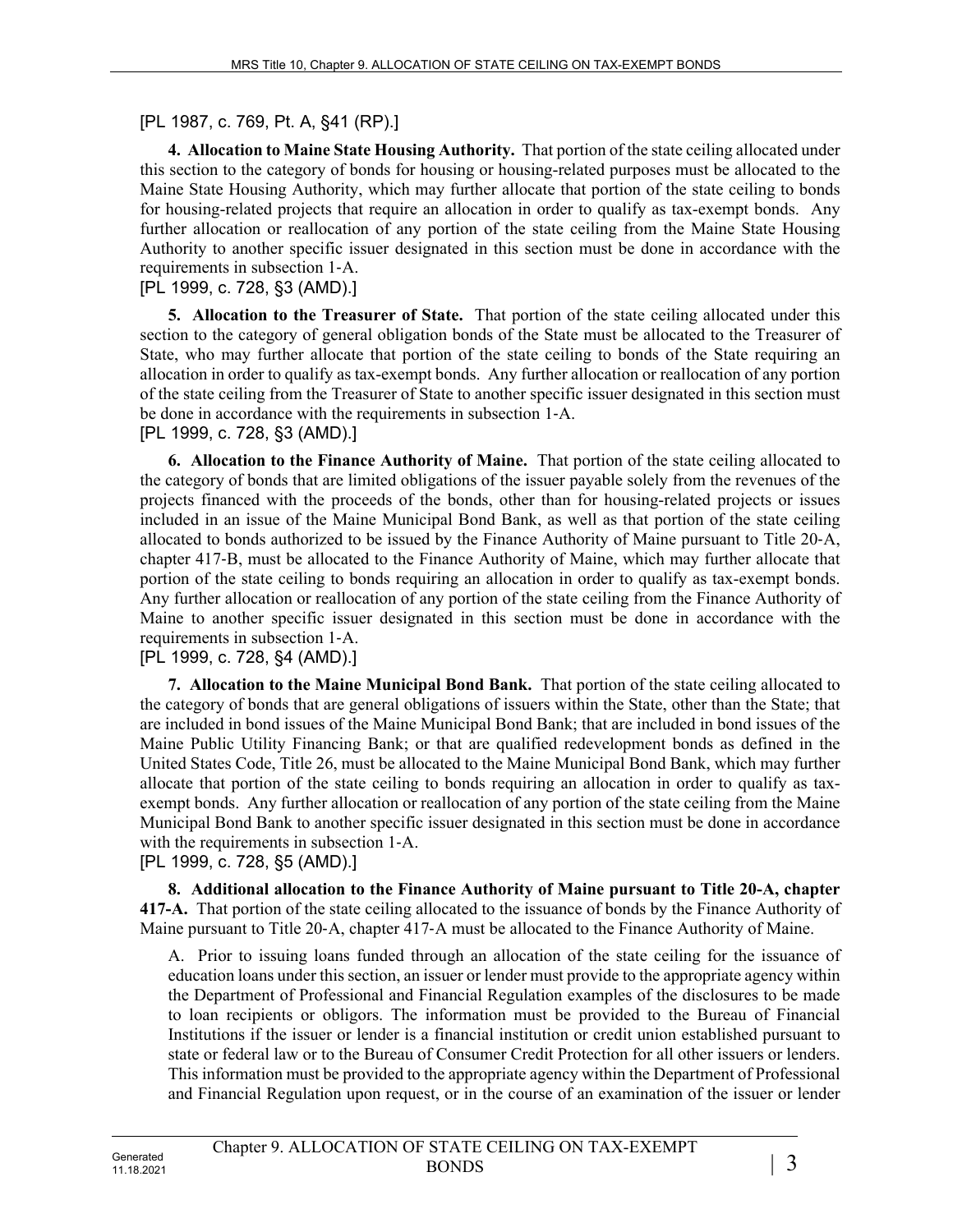by the agency, and must include a description of any interest rate or other discounts offered that clearly identifies all of the terms and conditions of obtaining any discount, a projection of the approximate number or percentage of loan obligors who are likely to benefit from the discounts and any other disclosures pursuant to guidelines established by the Bureau of Financial Institutions and the Bureau of Consumer Credit Protection for the issuance of education loans that would benefit from an allocation of the state ceiling. The Bureau of Financial Institutions and the Bureau of Consumer Credit Protection shall jointly adopt, to the extent allowed by law, rules to carry out the provisions of this paragraph by establishing uniform disclosure requirements and sanctions for noncompliance. Rules adopted pursuant to this paragraph are routine technical rules, as defined in Title 5, chapter 375, subchapter 2-A. All information provided to the appropriate agencies within the Department of Professional and Financial Regulation must include the source of the information and the basis for any projections. [PL 2015, c. 170, §5 (AMD); PL 2015, c. 170, §30 (AFF).]

# B. [PL 1999, c. 443, §2 (NEW); MRSA T. 10 §363, sub-§8, ¶ B (RP).]

B-1. All education loans made under the federal Higher Education Act of 1965, 20 United States Code, Chapter 28 that are purchased or originated with proceeds of tax-exempt bonds using a portion of the state ceiling on private activity bonds must be guaranteed by the state agency designated as administrator of federal guaranteed student loan programs pursuant to Title 20‑A, chapter 417, subchapter 1, except that this requirement does not apply to serial loans of a borrower that are guaranteed by a different guarantee agency and acquired or financed with tax-exempt bond proceeds prior to the effective date of this paragraph. The state agency designated as administrator of federal guaranteed student loan programs pursuant to Title 20‑A, chapter 417, subchapter 1 shall use its best efforts to provide competitive rates for the guarantee function. [PL 2015, c. 170, §5 (AMD); PL 2015, c. 170, §30 (AFF).]

# [PL 2015, c. 170, §5 (AMD); PL 2015, c. 170, §30 (AFF).]

**8-A. Allocations to issuer of bonds for purchase of education loans.** That portion of the state ceiling allocated to the categories of bonds providing funds for the purposes of an entity designated pursuant to Title 20‑A, section 11407, must be allocated to the entity designated pursuant to Title 20‑A, section 11407.

A. Prior to issuing loans funded through an allocation of the state ceiling for the issuance of education loans, an issuer or lender must provide to the appropriate agency within the Department of Professional and Financial Regulation examples of the disclosures to be made to loan recipients or obligors. The information must be provided to the Bureau of Financial Institutions, Department of Professional and Financial Regulation if the issuer or lender is a financial institution or credit union established pursuant to state or federal law or to the Bureau of Consumer Credit Protection, Department of Professional and Financial Regulation for all other issuers or lenders. This information must be provided to the appropriate agency within the Department of Professional and Financial Regulation upon request, or in the course of an examination of the issuer or lender by the agency, and must include a description of any interest rate or other discounts offered that clearly identifies all of the terms and conditions of obtaining any discount, a projection of the approximate number or percentage of loan obligors who are likely to benefit from the discounts and any other disclosures pursuant to guidelines established by the Bureau of Financial Institutions and the Bureau of Consumer Credit Protection for the issuance of education loans that would benefit from an allocation of the state ceiling. The Bureau of Financial Institutions and the Bureau of Consumer Credit Protection shall jointly adopt, to the extent allowed by law, rules to carry out the provisions of this paragraph by establishing uniform disclosure requirements and sanctions for noncompliance. Rules adopted pursuant to this paragraph are routine technical rules, as defined in Title 5, chapter 375, subchapter 2‑A. All information provided to the appropriate agencies within the Department of Professional and Financial Regulation must include the source of the information

11.18.2021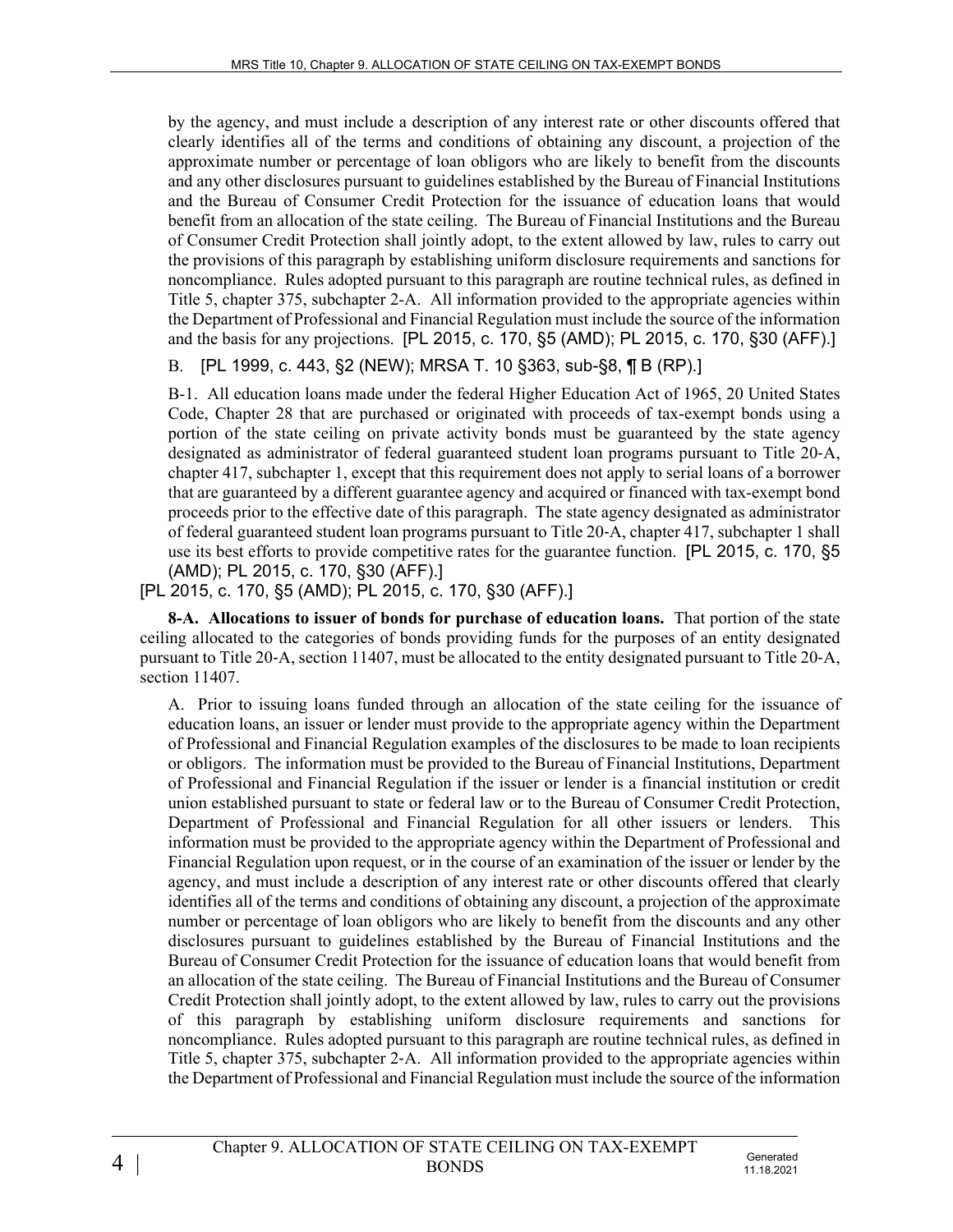and the basis for any projections. [PL 2003, c. 112, §3 (NEW); PL 2007, c. 273, Pt. B, §5 (REV); PL 2007, c. 695, Pt. A, §47 (AFF).]

B. [PL 2007, c. 520, §1 (RP).]

[PL 2007, c. 520, §1 (AMD); PL 2007, c. 695, Pt. A, §47 (AFF).]

**9. Use of carryforward.** In the event that any issuer has made a carryforward election under the United States Code, Title 26, Section 146(f), as amended, the issuer shall use, to the extent possible and consistent with the purpose for which the carryforward was elected, the carryforward for issues subject to the state ceiling prior to allocating any portion of the state ceiling for the applicable calendar year to the issue. To the extent permitted by federal law, a group consisting of a representative of each of the issuers specifically identified in subsections 4 to 7; a representative of a corporation created pursuant to former Title 20, section 2237 and Title 20‑A, section 11407; and a representative of the Governor designated each year by the Governor may reallocate, by written agreement executed by no fewer than 4 of the 5 voting representatives, carryforward amounts from one of the specific issuers designated in this section to another specific issuer.

[PL 1999, c. 728, §7 (AMD).]

**10. Allocation for benefit of State.** All of the allocation of the state ceiling must be used for a purpose that benefits individuals, communities or businesses in this State. For purposes of this subsection, a bond issuance is presumed to benefit individuals, communities or businesses in this State if it benefits business operations located in this State, residents of this State, students attending institutions of higher education in this State, residents of this State attending institutions of higher education outside this State, municipalities in this State or programs predominantly for the provision of benefits for residents of this State. A student eligible to receive the benefit of a portion of the state ceiling remains eligible for student loans notwithstanding any changes in residency or institution attended.

[PL 2007, c. 520, §2 (AMD).]

**11. Annual review.**  [PL 2017, c. 234, §2 (RP).]

#### SECTION HISTORY

PL 1985, c. 594, §1 (NEW). PL 1987, c. 3, §§1,2 (AMD). PL 1987, c. 413, §4 (RPR). PL 1987, c. 668, §1 (AMD). PL 1987, c. 769, §§A41,A42 (AMD). PL 1987, c. 807, §2 (AMD). PL 1989, c. 224, §§1,2 (AMD). PL 1989, c. 502, §A27 (AMD). PL 1989, c. 812, §1 (AMD). PL 1991, c. 603, §2 (AMD). PL 1993, c. 671, §1 (AMD). PL 1999, c. 443, §§1-4 (AMD). PL 1999, c. 728, §§1-8 (AMD). PL 1999, c. 728, §20 (AFF). PL 2001, c. 44, §11 (AMD). PL 2001, c. 44, §14 (AFF). PL 2003, c. 112, §§1-3 (AMD). PL 2003, c. 385, §1 (AMD). PL 2005, c. 425, §22 (AMD). PL 2007, c. 273, Pt. B, §5 (REV). PL 2007, c. 273, Pt. B, §7 (AFF). PL 2007, c. 520, §§1, 2 (AMD). PL 2007, c. 695, Pt. A, §47 (AFF). PL 2011, c. 655, Pt. DD, §8 (AMD). PL 2011, c. 655, Pt. DD, §24 (AFF). PL 2015, c. 170, §5 (AMD). PL 2015, c. 170, §30 (AFF). PL 2017, c. 234, §2 (AMD). PL 2019, c. 343, Pt. D, §11 (AMD). PL 2019, c. 343, Pt. IIII, §5 (AMD). PL 2021, c. 293, Pt. A, §15 (AMD).

The State of Maine claims a copyright in its codified statutes. If you intend to republish this material, we require that you include the following disclaimer in your publication:

*All copyrights and other rights to statutory text are reserved by the State of Maine. The text included in this publication reflects changes made through the First Special Session of the 130th Maine Legislature and is current through October 31, 2021. The text is subject to change without notice. It is a version that has not been officially certified by the Secretary of State. Refer to the Maine Revised Statutes Annotated and supplements for certified text.*

The Office of the Revisor of Statutes also requests that you send us one copy of any statutory publication you may produce. Our goal is not to restrict publishing activity, but to keep track of who is publishing what, to identify any needless duplication and to preserve the State's copyright rights.